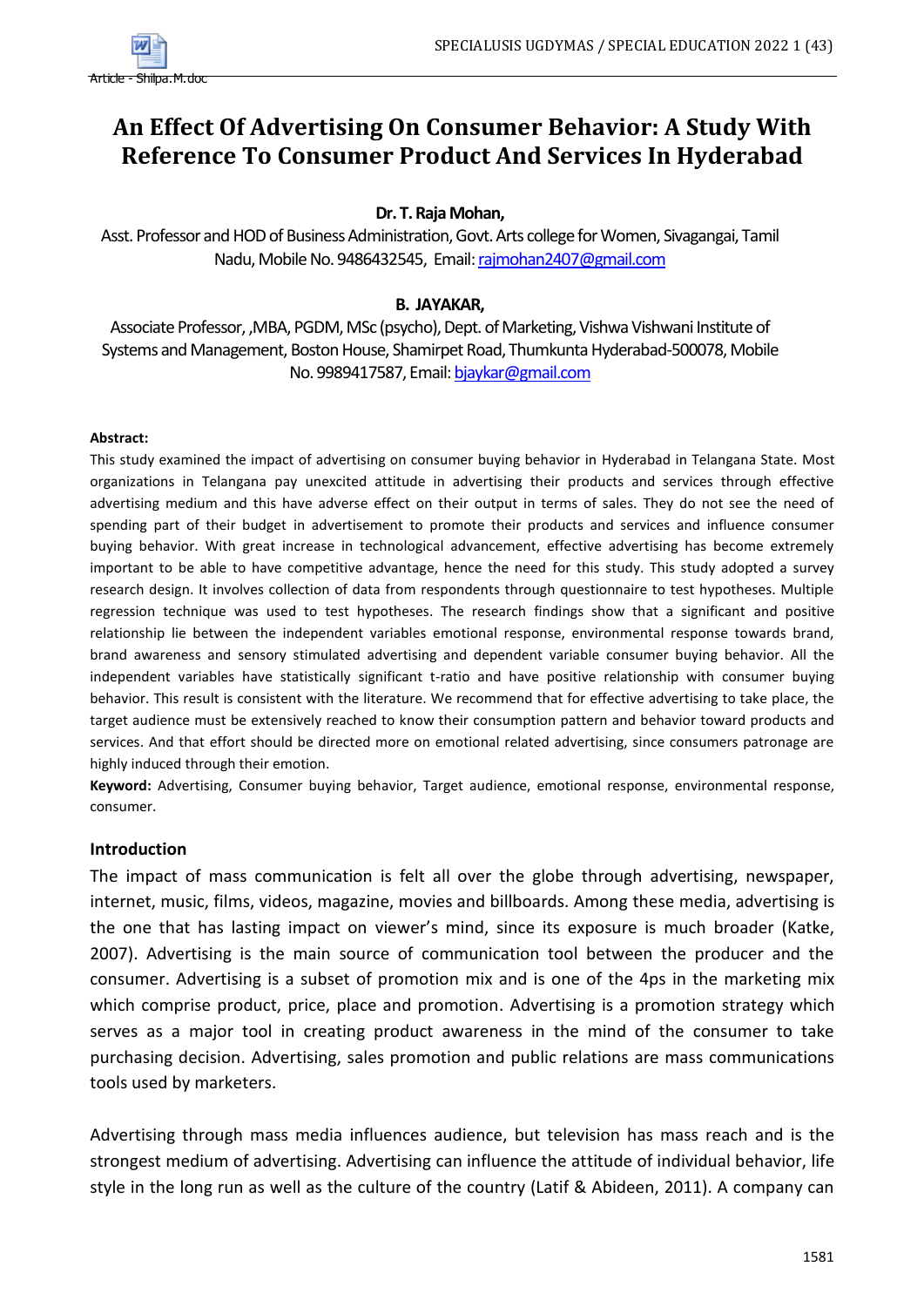enhance the brand of their product by investing in promotional activities in order to compete in a consumer market that is dominated through advertising (Hussainy, Riaz, Kazi & Herani, 2008).

The primary aim of advertiser is to reach consumers and influence their awareness, attitude and buying behavior. Their major preoccupation is to keep individuals interest in their product through spending on advertising. They also need to understand what influence customers behavior. Advertising has the potential to contribute to brand choice of consumers (Latif & Abideen, 2011).

It impacts on consumer behavior. Advertising impact on brands change frequently in people's memory. Brand memories consist of those associations that are related to brand name in consumer's mind. These brand cognition influence consideration, evaluation and final purchase (Romaniuk & Sharp,2003). Consumer behavior should be analyzed for effective advertising, to know why consumers behave in particular ways under certain circumstances. And also to know the factors that influence consumer behavior, especially the economic, social and psychological aspects (Ayanwale, Alimi & Ayabinpe, 2005). Advertising also creates advertisement which carry emotional bond with consumers. Positive emotional appeals also provide a strong brand cue and stimulate category based processing (Abideen & Latif, 2011).

With successful categorization, the effect and beliefs associated with this category in memory are translated to the objective itself. Consumers try to categorize the brand association with the existing memory, when thousand of products are faced by them and might reposition memories to a brand image and perception towards new products. In this way, they can categorize latest information in particular brand and shore accordingly in their memory. Some organizations do not attach importance in advertising their products and this have adverse effect on their output in terms of sales of product. Others use different advertising media like television, internet (face book; email) newspaper, billboard, magazine etc to convey their product message to their target audience. Companies spend major part of their budget on advertising strategies to promote their products/services. These advertisement strategies influence consumer buying behavior (Abideen & Latiff, 2011)

## **Objectives of the study**

This study attempt to determine the impact of advertising on consumer buying behaviors. In specific terms, the objectives of the study are to:

- $\triangleright$  To identify the effect of emotional response on consumers buying behavior.
- $\triangleright$  To ascertain the effect of environmental response towards brand on consumer buying behavior
- $\triangleright$  To determine the effect of Brand awareness on consumer buying behavior.
- $\triangleright$  To identify the effect of sensory stimulated advertising on consumer buying behavior.

## **Statement of Hypotheses**

The following null hypotheses were formulated to guide this study

Ho<sub>1</sub>: Emotional response does not positively affect consumer buying behavior

Ho<sub>2</sub>: Environmental response towards brand does not positively affect consumer buying behavior Ho3: Brand awareness does not positively affect consumer buying behavior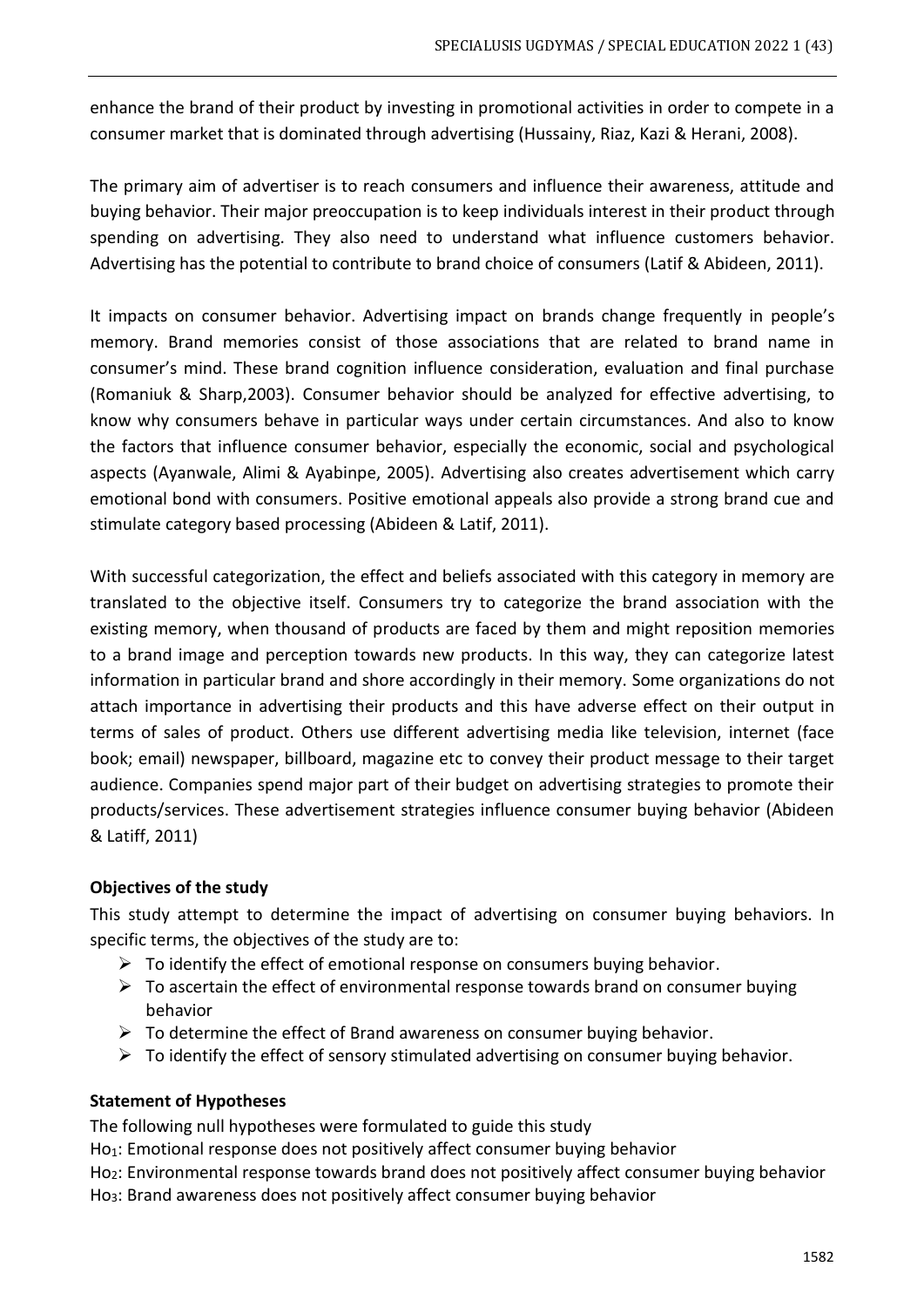Ho4: Sensory stimulated advertising does not positively affect consumer buying behavior

#### **Significance of the Study**

The study would be of great benefit to the following stakeholders

**Companies/Organizations:** The study would help organizations to find possible measures/strategies to advertise their products and services. It would be of great interest and valuable to marketing managers and help them to sell their products/services and make reasonable profits to the company/organization.

**Consumers:** It will create brand awareness to motivate them emotionally to buy the product.

#### **Scope of the Study**

The study examined the impact of product advertising on consumer buying behaviours. The scope of this study would delimit all consumers in Hyderabad metropolis. The consumers are located at five popular existing markets in the metropolis. Therefore, the population of the study cut across the markets in Telangana State and environs. The study adopted a survey research design through the administration of structured questionnaire raised on a five point likert scale to the sampled respondents for the study. However, the sample size of this study was determined Cochran's statistical formula.

#### **Limitations of the study**

 $\overline{2}$ The population of consumers are not known. Since the exact number of consumers in the metropolis cannot be estimated as there are no existing data, the purposive sampling technique was used for sampling, which cannot be used to generalize result. In this sampling design, there is no probabilistic way to estimating the representativeness of the selected samples.

#### $\overline{2}$ **Statistical Modeling**

Another challenge facing the study was statistical modeling of the determinants of the impact of advertising on consumer buying behavior. The modeling of the variables emotional response, environmental response, Brand awareness and sensory stimulated advertising was so tedious for the researcher. Therefore the technical nature of the study also limits the study under investigation.

## **Literature review**

## **Conceptual review**

#### **Advertising:**

Advertising is a subset of promotion mix which is one of the 4 piece in the marketing mix, comprising product, price, place and promotion. Advertising is a promotional strategy used in creating product awareness in the minds of consumer to take purchasing decision (Latif & Abideen, 2011). It is a communication tool used by marketers. Advertising influences individual's attitudes, behaviour and life style.

It is one of major source of communication tool between the producer and the user of product. For a company product to be a well known brand, they must invest in their promotional activities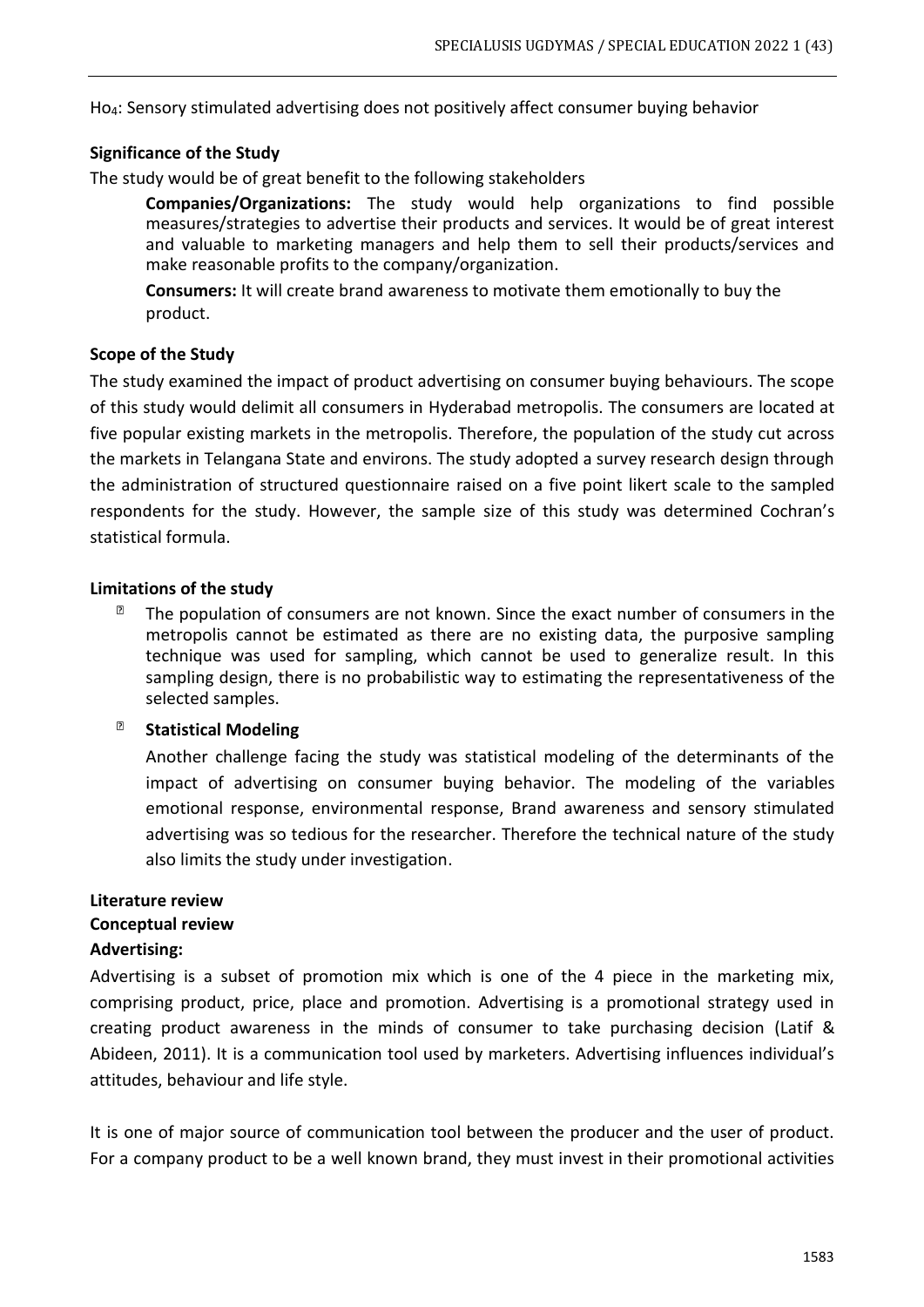especially advertising (Hussein et al, 2008). Latif and Abideen (2011) argued that advertising have the potential to contribute to brand choice among consumers.

Advertising was defined by Arens (1996) as a communication process, marketing process, economic process, social process, a public relations process or an information and persuasion process. Dunn and Barban (1987) defined advertising as a paid, non-personal communication through various media by business firms, non-profit organizations and individuals who are in some way identified in the advertising message and who hope to inform persuade member of a particular audience.

Morden, 1991 (as reported in Zainul-Abideen (2012) opined that advertising message is to establish a basic awareness of the product or service in the mind of the potential consumer and to build up knowledge about it. Advertising as a promotional strategy provides a major tool in creating product awareness and condition the mind of a potential consumer to decide finally on what to buy (Ayanwale et al, 2005; Adelear, Chang, Lanchndorfer, Lee & Morimoto, 2003) Advertising is a non-personal and paid form where ideas, concepts, products or services and information are promoted through media by an identified behavior (Ayanwale et al, 2005; Bovee, Thill; Dorel & Wood, 1995). Advertising by television enable message of advertising to reach wide variety of audience or consumers and is one of the best advertising medium especially of goods and services, organizations, idea etc.

#### **Consumer Buying Behaviour**

Consumer buying behaviour is defined as the mental, emotional and physical activities that people engage when selecting, purchasing using and disposing of products and services in order to satisfy need and desires (Schifman & Kanuk, 2009). It includes purchasing and other consumption related acitivites of people engaging in exchange process. Solomon, Bamossy, Askegaard and Hogg defined consumer behaviour as the study of the process involved when individuals or groups select, purchase, use, dispose of product, service, ideas or experiences to satisfy needs and desire.

Consumer buying behaviour is affected by economic factors such as income expenditure pattern, price of products price of complementary products, substitute goods and elasticity of demand (Abraham, 1997; Kotler; Weng, Sanders & Armstrong 2001). It is also affected by psychological perception, attitudes and learning (Kotler et al, 2001). Consumer behaviour is affected by social and cultural factors that affects individuals buying decision but determines the kind of product to buy. (Arnould & Thompson, 2005); Perault, Jerome & Mccarthy, 2005).

## **Theoretical Review**

## **Emotional Response**

One of the effective tools of integrated marketing communication that emotionally motivate consumers to buy products is advertising (Moore, 2004). The essence of advertising is to create brand awareness, Preference and selection of products or services. Attitudes towards the advert is the most influencing theory in marketing and advertising research. The attitudes that is formed towards advert help in influencing consumer's attitudes toward brand until the purchasing intention (Goldsmith & Lafferty, 2002). Since the goal of advertising is to form positive attitude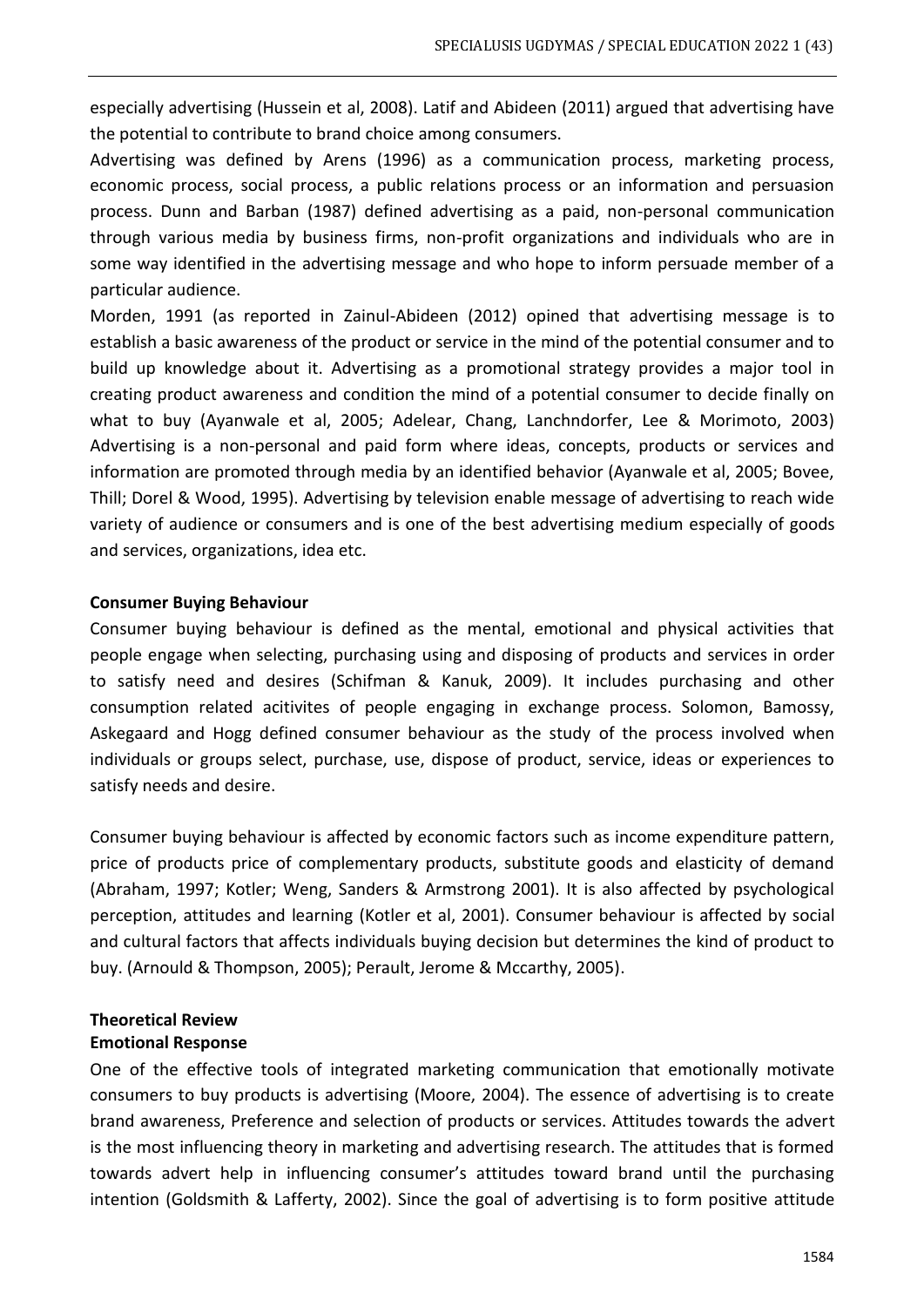towards advertising and the brand, then a positive emotional response to an advert may be the best indicator of effective advertising (Goldsmith & Lafferty, 2002). That is the reason why the basic aim of advertising is to encourage people to buy product and create awareness (Bymolt, Claasen, & Brus, 1998).

The consumer ability to recall the brand advert is another component of effective advertisement that creates emotional response (Goldsmith & Lafferty, 2002). The extent to which consumer make products related decisions depend on the relative importance of brand recall, which can lead to the brand awareness. (Goldsmith & Lafferly, 2002) Brand awareness help in ensuring recall advert, which has the competitive advantage over those brands that are not easily recalled. Positive attitudes towards advert have more ability to recall adverts than negative attitude towards brand (Goldsmith & Lafferty, 2002).

Cue has been found suitable in different buying situation for recalling the brand advert and greater chance of brand to be retrieved of any buyer, when different attributes are attached to brand, which creates brand association (Romanuik & Sharp, 2004). The most effective tool in advertising is emotional advertising because it enable consumers give emotional response to product (Brassington & Petitt, 2001).

#### **Environmental Response**

Environmental response provides certain types of experience for consumers, which are used for promotion and selling products and services (Adelaar et al, 2003). Business offer consumers specific types of media experiences, which are used for setting the stage that promotes selling of related products or services (Adelaar et al, 2003). Special marketing research has attempted to explain the effects of different environmental condition like atmosphere in retailing stores, and background music at the time of purchasing. (Morris & Borne, 1998). Sense modalities such as sound, sight, and touch can affect user experience. The formation rate can affect user experience. The formation rate can affect user for gaining information for advertisement (Morris & Borne, 1998). The environmental psychological model depict these. The model is applicable to music, test lyrics, image and music video, which are strongly related to each other and are shown in advertisement. (Morris & Borne, 1998).

Morris and Borne (1998) posits that environmental psychology model provides better concept of emotional response rather than traditional marketing research. The environmental psychology model proposes an environmental such as retailing store that produces an emotional state in an individual that can categorize into pleasure, arousal, dominance or buying situation (Adelaar et al, 2003). This model according to Adelaar et al, (2003) defines media which provides information that is represented by the combination of sound, sight and touch sources. It covers various areas of visual and verbal media messages, through which people gets information. The verbal and visual information affects consumer's perception of the environmental stimuli (Adelaar et al, 2003).

#### **Empirical Review**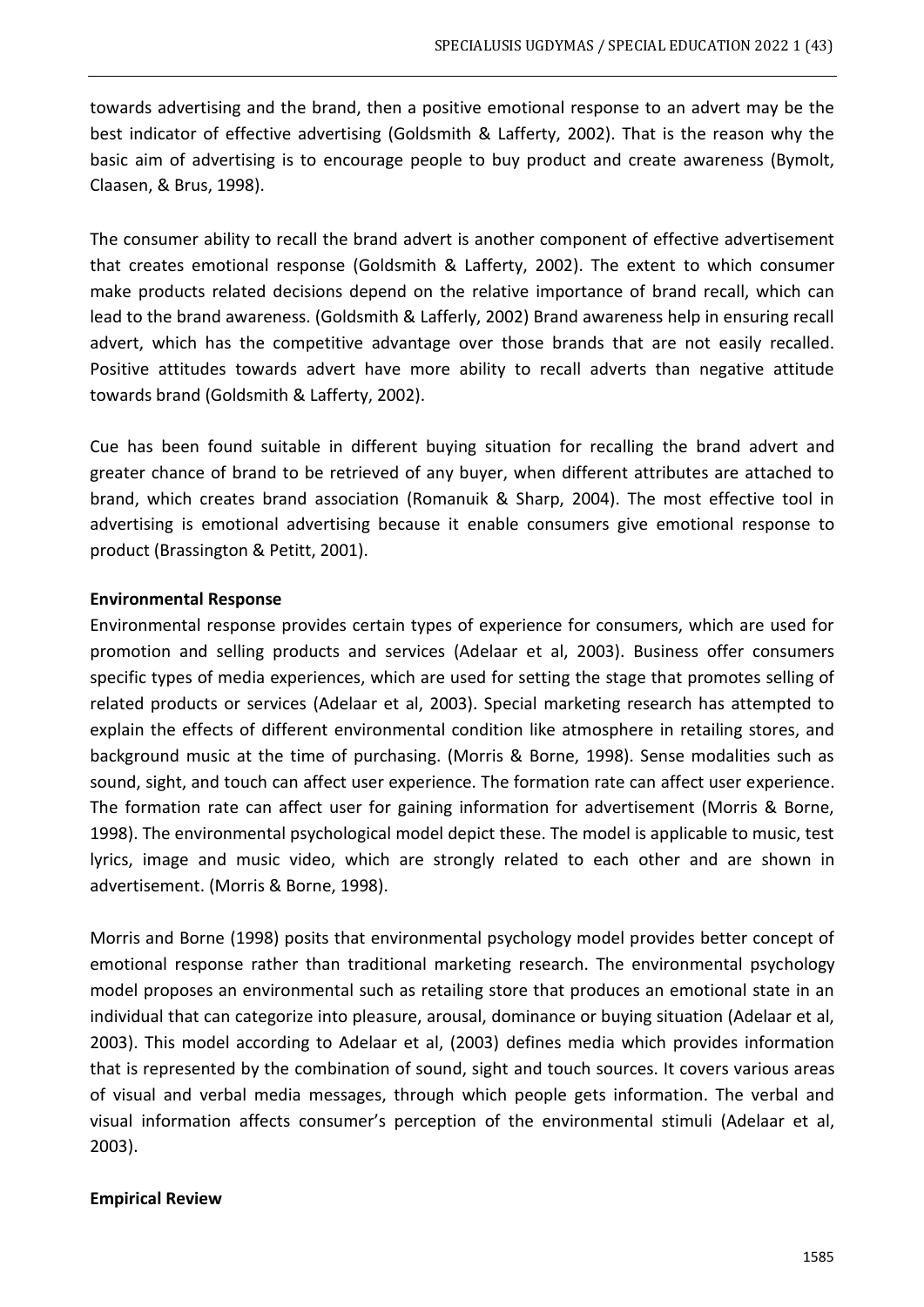Kumar (2011) conducted a study on the impact of advertising on consumer buying behaviour with special reference to Nestle Limited in India. He found that advertising and sales promotion together with the image of the company influence the consumer buying decision. He also found that the quality and price of product also influence consumer purchase of a goods. Taylor and Weiserbs (1972) conducted a study on the relationship between advertising and expenditure and aggregate consumption in America. They found that there is a simultaneous relationship between advertising and consumption but not in a unidirectional. They concluded that advertising and consumption seem to work on each other.

Sharma and Sharma (2009) conducted a study on the impact of advertising on consumer behaviour in India. They studied 134 companies using fixed effect model of panel data analysis. They found that besides advertising, factors like company's brand, quality of the product and company's reputation affect sales of a company. Ayanwale et al (2005) conducted a study on the impact of advertisement of Bournvita on consumer buying behaviour in Hyderabad. They found that advertising has major influence on consumers likeliness for Bounvita food drink.

Adelaar et al (2003) conducted a study on online compact discs shopping behaviour of consumers through emotional advertising in Asia. He found that impulse behaviour is preceded by consumer's intention to buy impulsively the products. Associated chambers of commerce and Industry (2013) in India, conducted a study on the impact of advertising on consumer buying behaviours. They found that high increase in consumption of cosmetics goods as a result of advertising. They also found that men on average spend more on cosmetic products than their female counterparts and attributed this increase to awareness created by the product.

Ghulan, Javana, Burham and Ahmed (2012) conducted a study on the impact of advertrising on consumer buying behaviour in Pakistan. They examined the relationship between environmental response and consumer buying behaviour. They used 200 people in twin cities of Pakistan as their sample. They found that moderate relationship exists between the independent variables and the dependent variable. The result showed that consumers buy those brands from which they are emotionally attached.

Nawazish and Ahmed (2015) conducted a study on the impact of advertising on consumer buying behaviour in Pakistan. They examined how emotional responses are generated, after watching effective advertisement they persuaded consumers purchasing behaviour. They used 300 sample subjects for this study. They found that the environmental response and sensory stimulated activities represented in the advertisement has influence and can even change the buying behavior of consumers. They found that emotional and environmental responses have significant impact on consumer buying behaviours.

**Theoretical Frame Work Traditional Attitude Theory**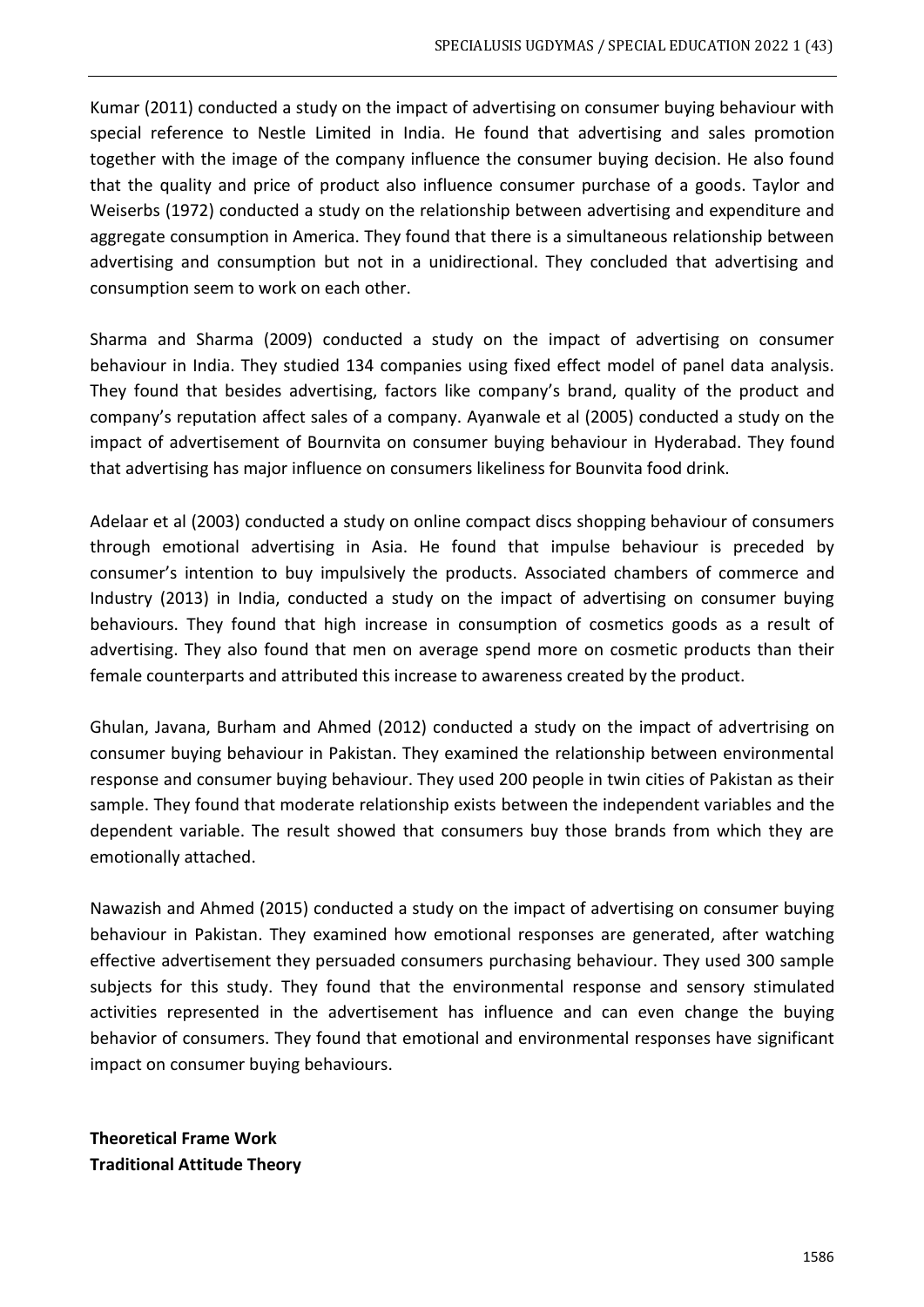Consumer behavior is predictable from consumers attitude, when they want to purchase a brand of product. Attitude according to Smith and Swinyard (1983) as cited in Ghulan, Javana Burhan, Ahmed (2017) is acquired behavior disposition.

Adelaar et al (2003) suggested that behavior is a result of emotional response, which is affected by three independent factors namely, pleasure arousal and dominance. Goldsmith and Lafferty (2002) argued that these appear when consumers watches an advertisement about the brand and then eventually willing to purchase it.

## **Methodology**

A survey research design was used in this study to gather information or data from consumers in Hyderabad metropolis through questionnaire instrument. The population of the study comprised all consumers in Hyderabad metropolis. A non probability purposive sampling technique was used in this study due to various limitations. The consumers in Hyderabad metropolis is difficult to determine due to non availability of data. So the sample was based on non-probability data. 380 consumers in Hyderabad metropolis who came to markets and shops to buy products were sampled The markets visited and sampled were Ameerpet, Panjagutta, Kairathabad, Lakdikapool, Srinagar Colony, SR Nagar, Erragadda, Kukatpalli, KPHP, Koti and Secunderabad. The shopping centres visited and sampled were Manjeera Mall and Hyderabad centals and other strategic points and traffic light points. The questionnaires were collected immediately it was filled by respondents to avoid loss of questionnaires. Properly filled questionnaires by respondents of secondary school level and above were used for analysis and they were 320.

The questionnaire was made up of five point likert scale ranging from 1 (strongly disagree with the statement) to 5 (strongly agree with the statement). Each variable had four items/elements. The questionnaire was self development of items. Demographic data was part of the questionnaire. The validity and reliability of the questionnaire was measured using Cronbach's Alpha. The reliability Coefficient was .79. The value of 0.79 was above 0.7 which is within the acceptable limit. This means that the data collected were valid and reliable for analysis.

There are five variables in total in the model, where there are four independent variables and one dependent variable. As the data consists of single dependent variable and multiple independent variables, multiple regression analysis was deployed and SPSS 16.0 was used to generate results. Multiple regression technique was used to test the hypothesis, while descriptive statistics was used to calculate percentages and frequency table.

# **Validity and Reliability of Instrument**

## **Pilot Test**

A pilot test was carried on 50 respondents before questionnaire distribution in other to collect their comments, ensure simplicity and understanding of the questionnaire, which helped in developing the questionnaire more efficiently. A favourable comment was obtained from the 50 respondents and the results of the pilot test ensured that the survey was understandable by the 50 respondents.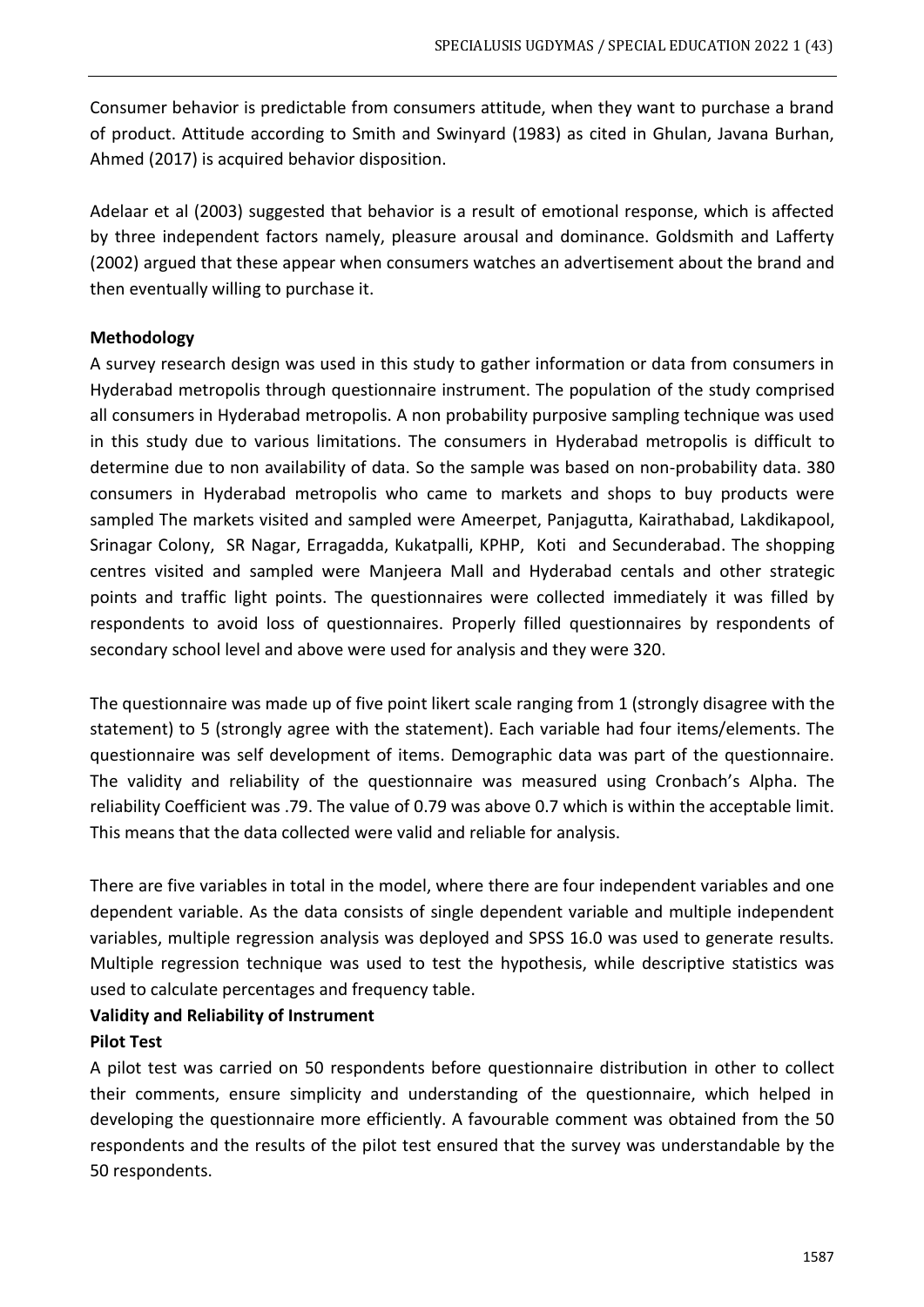The reliability analysis was conducted on Emotional response, Environmental response, Brand awareness and Sensory stimulated advertising. Table 3.1 showed the reliability analysis of the Questionnaire, and the result showed that the reliability coefficient of the consumer ranged from 0.712 – 0.873. The reliability coefficient of the questionnaire was 0.787. This means that the data collected were valid and reliable enough to be used for analysis. Walonick stated that the values above 0.7 are considered acceptable, and the value above 0.8 is preferable or good.

| Table 3.1                 | <b>Results of Reliability</b><br><b>Analysis</b> |                     |  |
|---------------------------|--------------------------------------------------|---------------------|--|
| <b>Variables</b>          | <b>Items</b>                                     | Cronbach's<br>Alpha |  |
| <b>Emotional Response</b> |                                                  | 0.712               |  |
| Environmental response    |                                                  | 0.873               |  |
| <b>Brand awareness</b>    | Δ                                                | 0.8                 |  |
| Sensory stimulated        |                                                  |                     |  |
| advertising               |                                                  | 0.764               |  |

## **Model Specification**

In order to identify the determinants of consumer buying behavior, a multiple regression model is used. The regression model used is specified as follows: CBB=β0+β1ER+β2ERTβ+β3BA+β4SSA+µ Where

CBB= Consumer Buying Behaviour

- B1 ER + Emotional response
- B2 ERTB = Environmental Response towards Brands
- B3 BA = Brand Awareness
- B4 SSA = Sensory stimulated Advertisement

Y- Intercept of the line

 $βi = (i = 1, 2, 3, 4)$  are estimates of the coefficient

 $\mu$  = An error term measuring variation in consumer buying behavior unaccounted for the independent variables

**DATA PRESENTATION AND ANALYSIS FOR SAMPLE BACKGROUND VARIABLES** A total of three hundred and eighty (380) questionnaires were given out to respondents and three hundred and twenty were useable, and subsequently analyzed. In order to avoid loss of questionnaire after consent was got from respondents the questionnaire was administered and collected at the spot.

| Table 4.1: Demography of Respondents/Consumer             |           |      |  |  |  |
|-----------------------------------------------------------|-----------|------|--|--|--|
|                                                           | profiles. |      |  |  |  |
| Percentage<br>(%)<br><b>Responses</b><br><b>Frequency</b> |           |      |  |  |  |
| Sex                                                       |           |      |  |  |  |
| Male                                                      | 126       | 39.4 |  |  |  |
| Female                                                    | 194       | 60.6 |  |  |  |
| Total                                                     | 320       | 100  |  |  |  |
| Age:                                                      |           |      |  |  |  |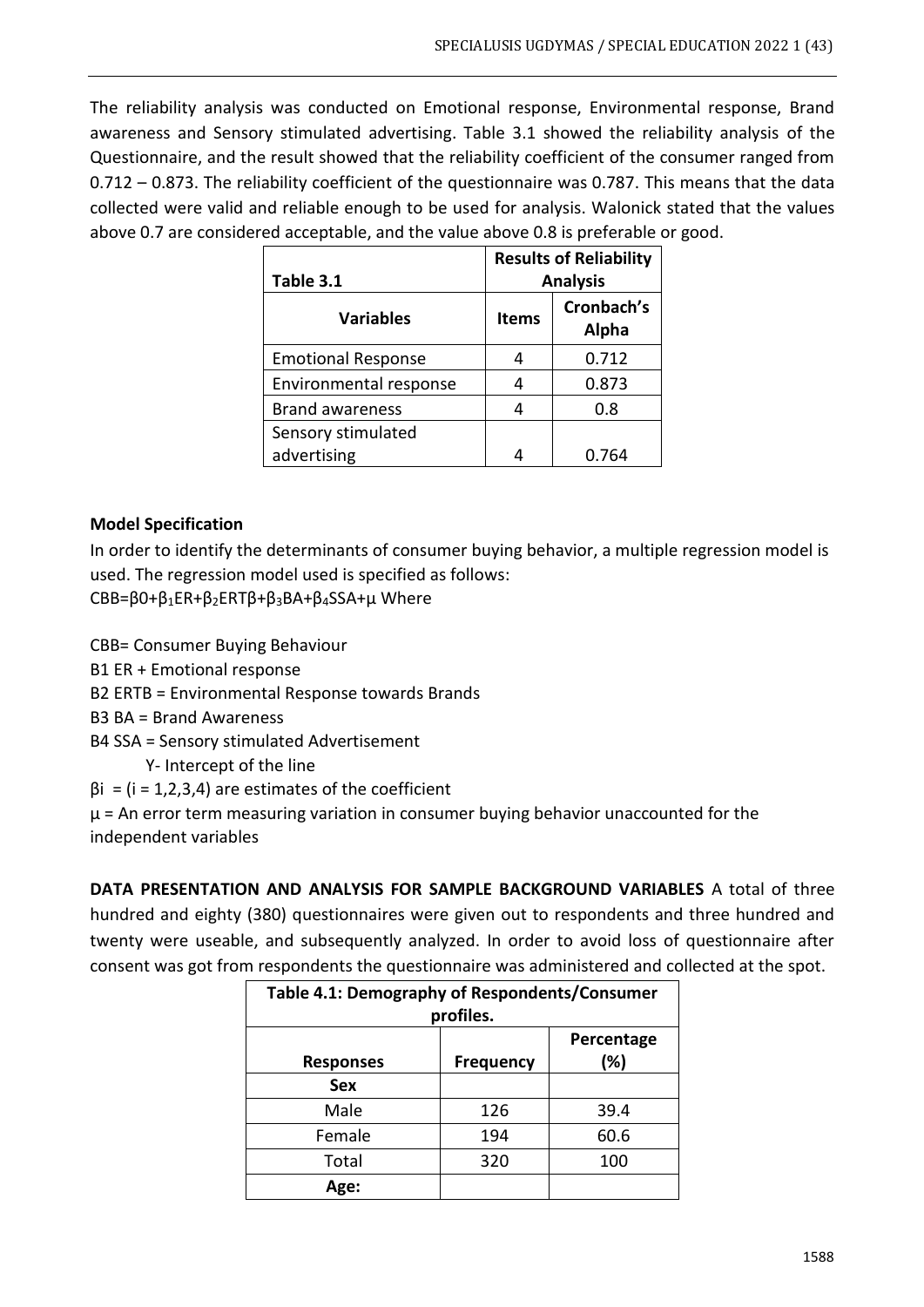| <30 years                   | 78   | 24.4 |
|-----------------------------|------|------|
| 30-45 years                 | 92   | 28.7 |
| $36 - 40$ years             | 94   | 29.4 |
| 40& Above                   | 56   | 17.5 |
| Total                       | 320  | 100  |
| <b>Educational Level:</b>   |      |      |
| Secondary School            | 86   | 26.9 |
| Post Secondary              | 161  | 50.3 |
| Education                   |      |      |
| University                  | 73   | 22.8 |
| Total                       | 320  | 100  |
| <b>Married Status:</b>      |      |      |
| Married                     | 21.2 | 66.3 |
| Single                      | 108  | 33.7 |
| Total                       | 320  | 100  |
| <b>Occupation:</b>          |      |      |
| <b>Traders</b>              | 80   | 25   |
| Artisans                    | 40   | 12.5 |
| <b>Civil Servants</b>       | 112  | 35   |
| <b>Students</b>             | 58   | 18.1 |
| Others                      | 30   | 9.4  |
| Total                       | 320  | 100  |
| <b>Source: Field Survey</b> |      |      |
| 2021                        |      |      |

Table 4.1 The above table shows that the sex of the sampled respondents were 126 (39.4%) males and 194 (60.6%) females. This implies that the majority of the consumers were females. The age distribution of the sampled respondents showed that 78 (24.4%) were aged 30 years below, 92 (28.7%) of them were aged 30-35 years, 94 (29.4%) were aged 36-40 years and 56 (17.5%) were aged 40 years and above.

This show that majority of the respondents were aged 36 – 40 years. On the educational level of the respondents who returned valid copies of distributed questionnaires of whom 86 (20.90%) of them attended secondary school, 161 (50.3%) attended post secondary school and 73 (22.8%) attended University. This means that the majority of sampled respondents attended post secondary school. On the issue of marital status of the sampled respondents, 212 (66.30%) were married and 108 (33.7%) of them were single. This shows that the majority of the respondents were married. On the occupation of respondents 80 (25%) of them were traders, 40 (12.5%) were artisans, 112 (35%) were civil servants, 58 (18.1%) were students, while 30 (9.4%) were other people.

**Presentation of data collected and used for Regression Analysis Table 2. Distribution of Responses to Question on Independent variables.**

| Independ | Strongly |       |         | Disagre   Strongly |                 |
|----------|----------|-------|---------|--------------------|-----------------|
| ent      | Agree    | Agree | Undecid |                    | <b>Disagree</b> |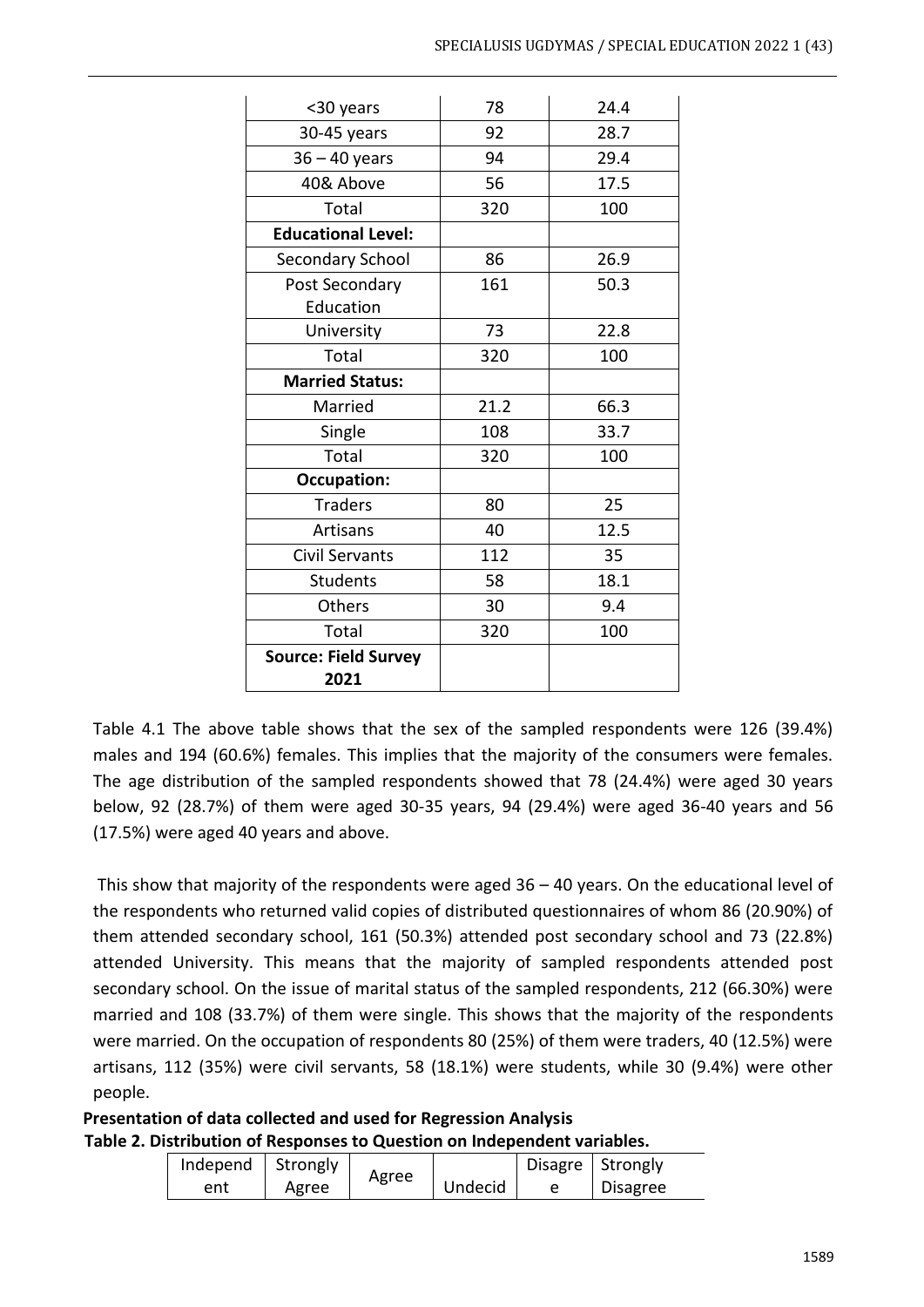| Variable   |          |          | ed      |         |            |
|------------|----------|----------|---------|---------|------------|
|            |          |          |         |         |            |
|            | 115      | 95       |         | 75      |            |
| ER         | (35.9)   | (29.8)   | 10(3.1) | (23.4)  | 25(7.8)    |
|            | 132      |          |         | 44      |            |
| ERTB       | (41.2)   | 85(26.5) | 5(1.6)  | (13.8)  | 54 (16.9)  |
|            | 65       | 145(45.3 |         | 49(15.3 |            |
| BA         | (20.3)   |          | 9(2.8)  |         | 52 (16.9)  |
|            | 149(46.6 |          |         | 47      |            |
| <b>SSA</b> |          | 66(20.6) | 10(3.1) | (14.7)  | (15)<br>48 |

Source: Field Survey, 2021

## **Where**

ER = Emotional Response

ERTB = Environmental Response towards Brand

BA = Brand Awareness

SSA = Sensory stimulated Advertising

## **Table 3: Distribution of Responses to Questions on Dependent Variables**

| <b>Dependent</b><br>Variable | <b>Strongly</b><br>Agree | Agree  | <b>Undecided</b> | <b>Disagree</b> | <b>Strongly</b><br><b>Disagree</b> |
|------------------------------|--------------------------|--------|------------------|-----------------|------------------------------------|
| <b>CBB</b>                   | (30)                     | (26.3) | (5.3)            | (19.0)          | (19.4)                             |
|                              | 96                       | 84     | 17               | 61              | 62                                 |

Source: Field Survey, 2021

CBB = Consumer Buying Behaviour

## **Multiple Regression Technique**

The study employed multiple regression technique to test the formulated hypotheses given the individual significance of the variables and the results were presented in table 4 below

## **Table 4 Multiple Regression Result**

| <b>VARIABLE</b> | <b>COEFFICIENT</b> | <b>STD ERROR</b> | <b>T-STATISTICS</b> | <b>PROB</b> |
|-----------------|--------------------|------------------|---------------------|-------------|
| Constant        | 3.165              | 0.614            | 5.150               | $-001$      |
| ER              | 0.459              | 0.071            | 6.441               | .001        |
| <b>ERTB</b>     | 0.412              | 0.067            | 6.124               | .000        |
| BA              | 0.605              | 0.088            | 6.868               | .002        |
| <b>SSA</b>      | 0.518              | 0.081            | 6.381               | .003        |

 $R^2$  0.669

 $R^2$  =Adjusted 0.658 Standard Error 0.412

F-Statistics 31.895

## **Interpretation of Result**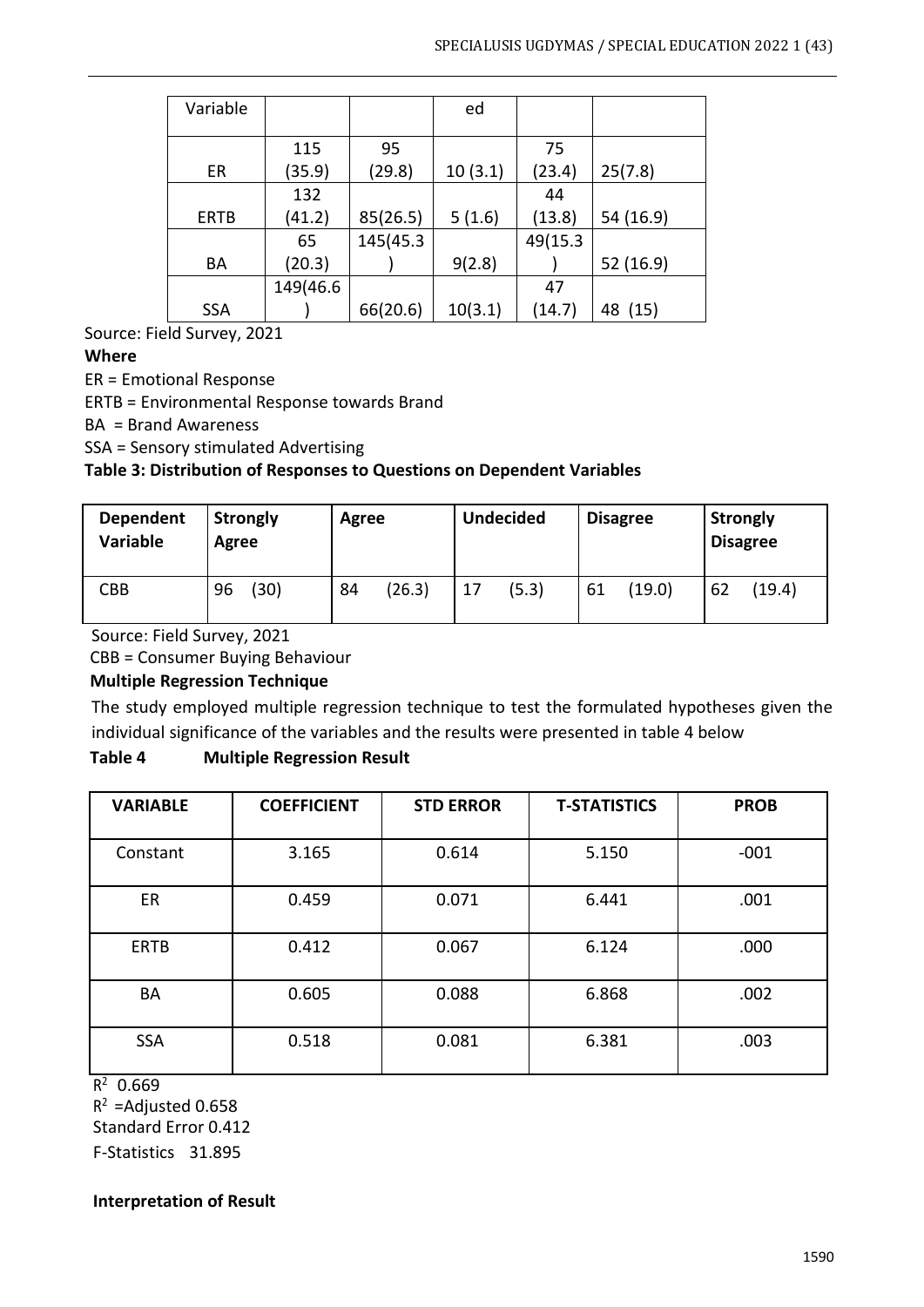## **Test of hypothesis**

## **Hypothesis 1:**

## **Emotional response does not positively affect consumer buying behavior.**

The beta value shows that 1 unit increase in the value of emotional response (ER) would result in 0.459 (45.59%) increase in consumer buying behavior, other variables being held constant. This in essence entails that emotional response is a function of consumer buying behavior. Emotional response shows statistically significant unique contribution in explaining consumer buying behaviour (P<.01), while the t-statistics of emotional response also accounted for significant positive variation in dependent variable that is consumer buying behavior (t=6.441, p<.01).

Resultantly null hypothesis is rejected and alternate hypothesis is accepted, meaning that emotional response exerts significant effect on consumer buying behavior and have positive relationship with consumer buying behavior. This result aligns with the theory which states that advertising emotionally motivates consumers to buy the products. The attitude that is developed towards the advertisement help in influencing consumer's attitudes toward the brand until their purchase intention. Emotional response to advertisement is an indicator of effective advertising

## **Hypothesis 2:**

#### **Environmental response towards brand does not positively affect consumer buying behavior.**

The beta value shows that 1 unit increase in the value of environmental response towards brand (ERTB) would result in 0.412 unit (41.2%) increase in consumer buying behavior, other variables being held constant. This in essence entails that environmental response towards brand is a function of consumer buying behavior. Environmental response towards brand shows statistically significant unique contribution in explaining consumer buying behavior (p<.01), while t-statistics of environmental response towards brand also accounted for significant positive variation in dependent variable that is consumer buying behavior ( $t = 6.124$ ,  $P < 01$ ). Resultantly null hypothesis is rejected and alternate hypothesis is accepted, meaning that environmental response towards brand exert significant effect on consumer buying behavior and have positive relationship with consumer buying behavior. This result accords with the theory which stated that attitudes that is developed towards advert help to influence consumer's attitude towards brand until their purchasing intention.

## **Hypothesis 3: Brand awareness does not positively affect consumer buying behavior**

The beta value shows that 1 unit increase in the value of brand awareness (BA) would result in 0.605 unit (60.5%) increase in consumer buying behavior, other variables being held constant. This in essence entails that brand awareness is a function of consumer buying behavior. Brand awareness shows statistically significant unique contribution in explaining consumer buying behavior (P<.01), While the t-statistics of brand awareness also accounted for significant positive variation in dependent variables that is consumer buying behavior (t=6.686,<.01). Resultantly null hypothesis is rejected and alternate hypothesis accepted, meaning that brand awareness exert significant effect on consumer buying behavior and have positive relationship with consumer buying behavior. This result align with the theory which states that consumer watches on advertisement about the brand and develops likeness for the brand and then eventually willing to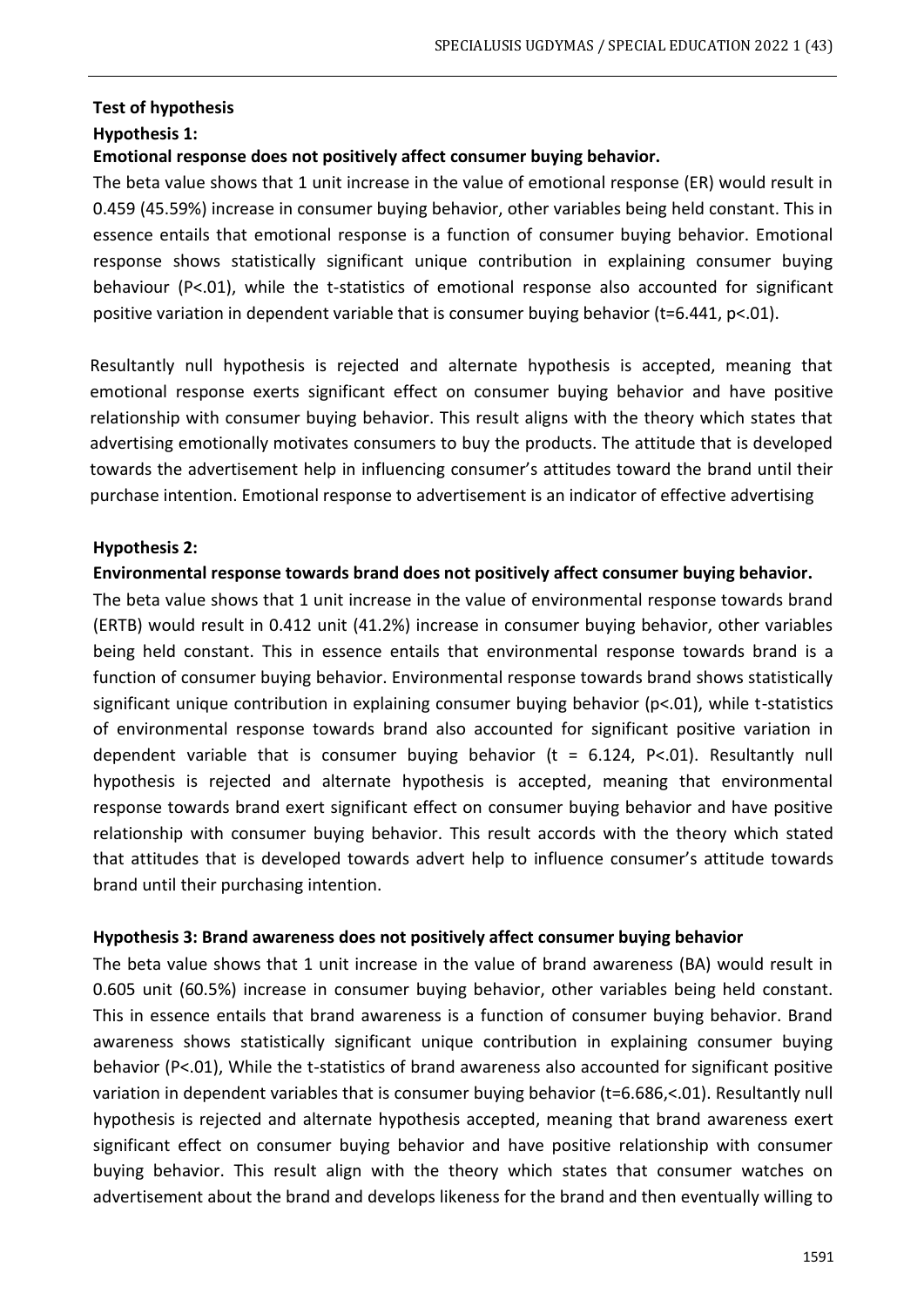purchase it. This is why the basic aim of advertising is to encourage people to buy things and create awareness.

#### **Hypothesis 4:**

#### **Sensory stimulated advertising does not positively affect consumer buying behavior.**

The beta value shows that 1 unit increase in the value of sensory stimulated advertising (SSA) would result in 0.518 unit (51.8%) increase in consumer buying behavior, other variables being held constant. This in essence entails that sensory stimulated advertising is a function of consumer buying behavior. Sensory stimulated advertising shows statistically significant unique contribution in explaining consumer buying behavior (P<.01) while the t-statistics of sensory stimulated advertising also accounted for significant positive variation in dependent variable, that is consumer buying behavior (t=6.381,<.01). Resultantly null hypothesis is accepted meaning that sensory stimulated advertising exerts significant effect on consumer buying behavior and have positive relationship with consumer buying behavior. This result agrees with the theory which stated that sense modalities and information rates make the environmental psychology model. Sense modalities are sound, sight and touch that can affect user experience. The information rate can influence user in gaining information about advertisement. Thus this model is applicable to music test lyrics, image and music video, which strongly related with each other and are shown in advertisement.

#### **Discussions:**

Considering the result obtained in table 4, the individual β in case of each and every variable indicates positive result over all Positive relationship lie between the independent variable emotional response and the dependent variable consumer buying behavior. Positive relationship also exists between the independent variable environmental response towards brand and the dependent variable consumer buying behavior. There is a positive relationship between the independent variable brand awareness and the dependent variable consumer buying behavior. A positive relationship exists between the independent variable sensory stimulated advertising and the dependent variable consumer buying behavior.

The whole analysis show that the independent variables emotional response, environmental response towards brands, brands awareness and sensory stimulated advertising regressed the dependent variable consumer buying behavior and provided a considerable outcome where significant value (p) is less than 0.01, F value is equal 31.895, shows that the model has overall significance at 1% level.  $R^2$  .669 suggest that the model has a good fit. This indicates that 66.9% of variation in consumer buying behavior is accounted for by variation in explanatory variables, suggesting that the model has a good explanatory power on the changes in consumer buying behavior among variables.

## **Conclusion**

It is concluded that he predictor variables, emotional response, environmental response towards brands, brand awareness and sensory stimulated advertising have positive relationship with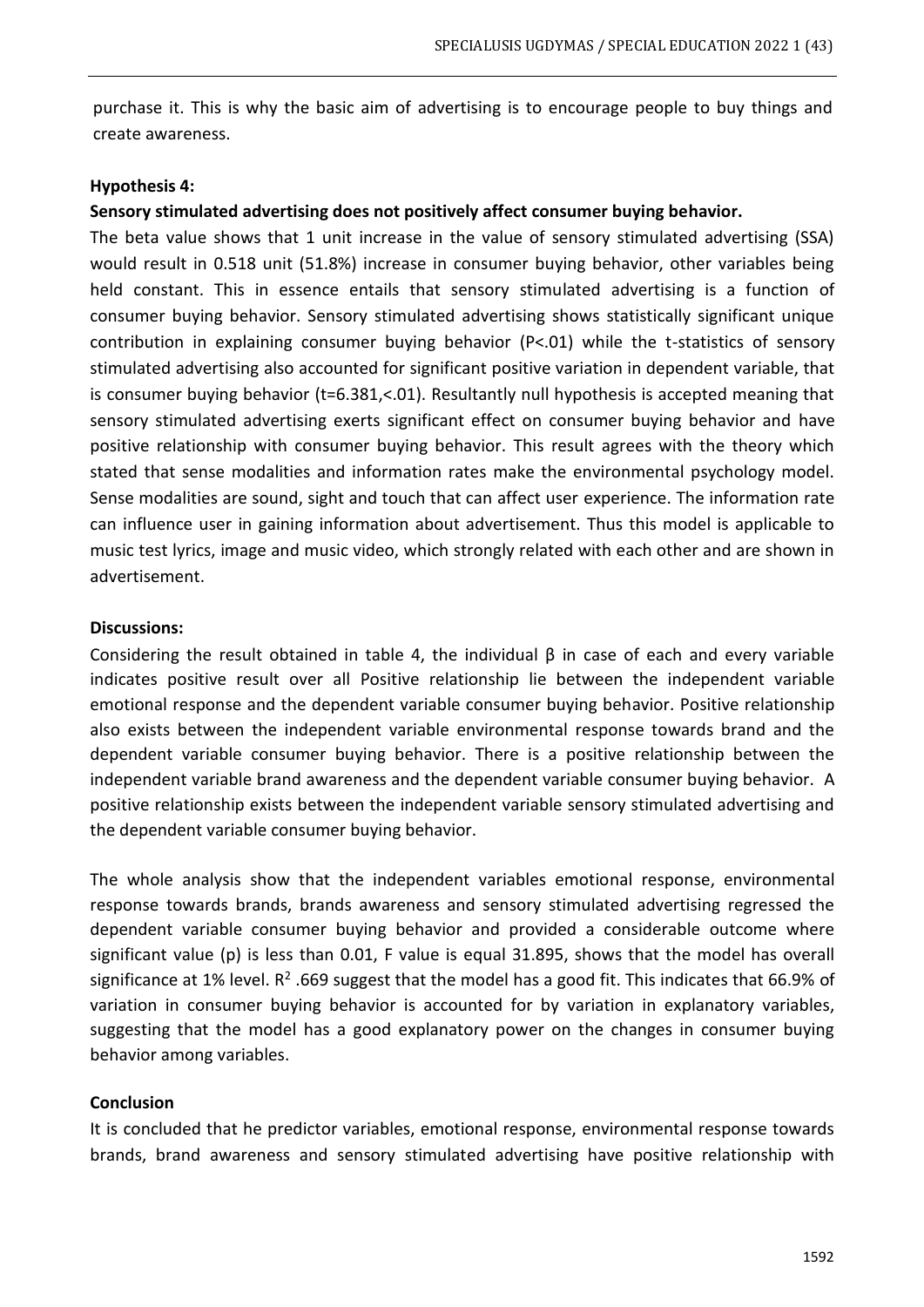consumer buying behavior. All the variables have statistical significant t-ratio. The results are consistent with the literature.

## **Suggestions and Recommendation**

We recommend that for an effective advertisement to be ensure, target audience must be extensively studied to know their consumption pattern and buying behavior

We recommend that effort should be directed more on emotion related advertising since consumers patronage are highly induced through their emotion.

We recommend usage of sensory stimulated advertising to influence consumer buying behavior, since sense modalities can affect users experience and enable them to gain information from advertisements.

## **References**

- ABIDEEN, Z.U.L., Farough, W. & Latif, A. (2011). How urban children process advertising message: Preference to television advertising in Pakistan. *African Journal of Business Management 5,3962-2974*
- Abraham, A.A. (1997). Marketing insight lecture note post graduate school university of Calabar, Hyderabad
- Adelaar, T., Charig, S., Lanchnolorfer, K.M., Lee, B., & Morimoto, M. (2003) Effect of Media formats on emotion and impulse buying behavior. *Journal of information Technology. 18, 247-266.*
- Arnold, E.J., & Thompson, C.G. (2005). Consumer culture theory. *Journal of consumer research 3, 868-881*
- Associate chambers of commerce and industry in media, Association (2013) https/www/association,or/prds/show new archives/php? 1d=4128
- Anyanwale, A.B., Alimi, T & Ayanbimpe, M.A. (2005). The influence of advertising on consumer brand preference. *Journal of social science 10,96-112*
- Borce, L.C., Thill, V.J., Dorel, G.P., & Wood, M.B. (1995). *Advertising Excellence*. Boston. Mc Graw-Hill
- Brassington, F., & Petitt, S. (2011). *Principles of Marketing*. 3rd ed., Pearson Education Prentice Hall.
- Bymolt. T.H.A., Claasen, W. & Brus, B. (1998). Children's understanding of TV advertising: Effect of age, gender and parental influence. *Journal of consumer policy, 21, 171-194*
- Dunn, S. W., & Barben, A. (1987). *Advertising its Roles in Modern Marketing*. Hindsdale Illinois, U.S.A. Dryden Press.
- Ghulan, S.K.N., Javana, S. Burhan A., & Ahmed, I.H. (2012). Effective advertising and its influence on consumer buying behavior. *Information Management and Business Review* 14, 114-119
- Goldsmith, R.E. & Lafferty, B.A. (2002). Consumer response to websites and their influence in advertising effectiveness. *Internet Research Journal of Electronic Networking Application and Policy* 12, 318-326.
- Hussainy, S.K., Riaz, K, K., Kazi, A.K.m & Herami, G.M. (2008). Advertising Styles impact on attention in Pakistan. *KASBIT Business Journal*.
- Tales, T. (2006). Brand Personification of Mobilink U-phone, *Telenor and Warid Journal of Research Market Forces,* 2, 50-76